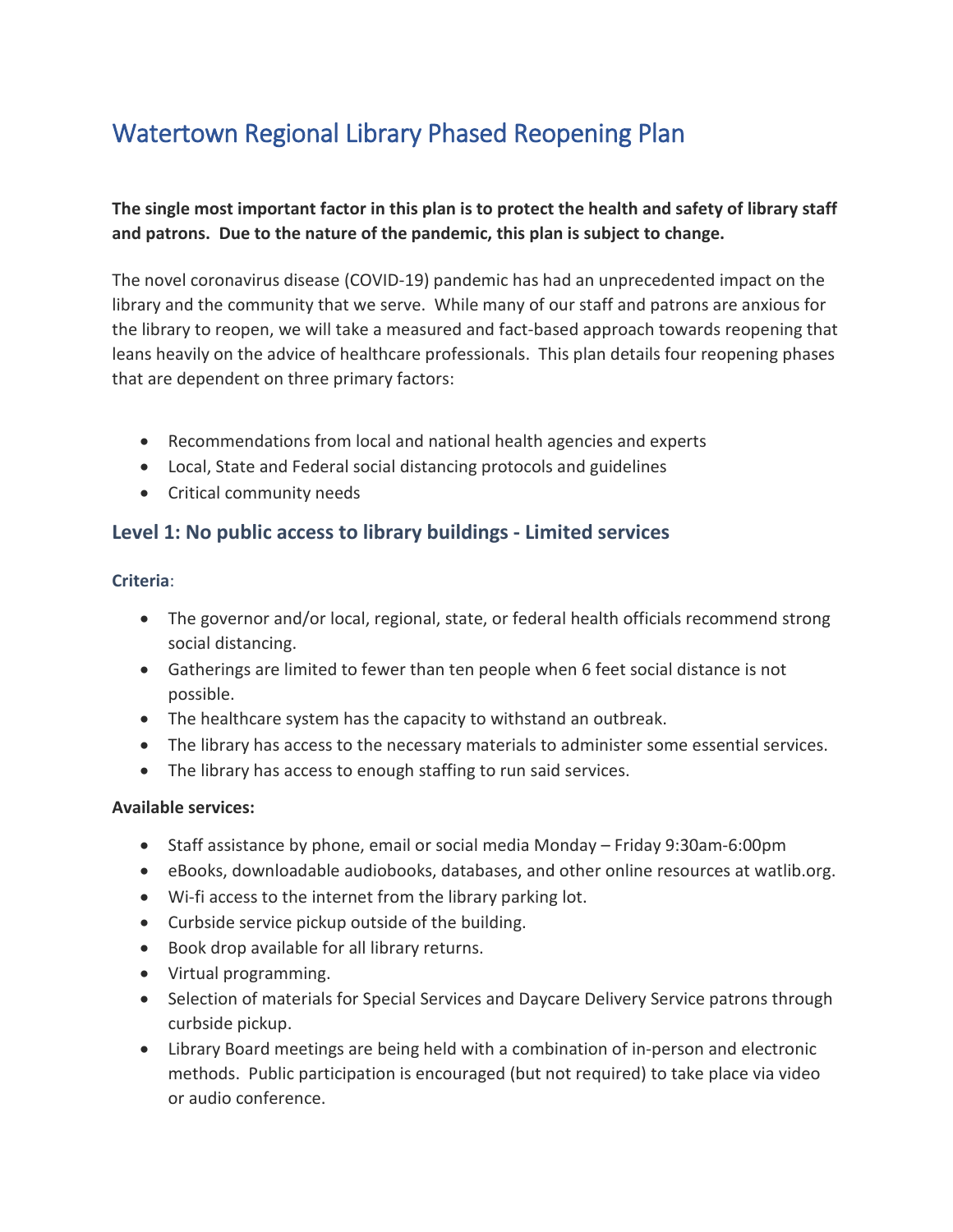# **Level 2: Reopening: Limited access to library - Reopening with social distancing requirements**

#### **Criteria:**

- 1. Social distancing recommendations by the governor and/or local, regional, state, or federal health officials remain in place. Gathering sizes may be limited.
- 2. Community members have access to efficient testing and public health officials are able to trace COVID 19 contacts.
- 3. The healthcare system has the capacity to withstand a moderate outbreak.
- 4. The library has access to the necessary supplies to administer services.
- 5. The library has access to enough staffing to run said services.

#### **Available services:**

- Staff assistance by phone, email or social media Monday Friday 9:30am-6:00pm
- eBooks, downloadable audiobooks, databases, and other resources at watlib.org.
- Patrons experiencing symptoms are asked to utilize online resources.
- Computer access limited to six stations due to social distancing. Wi-fi access to the internet from the library parking lot.
- Curbside service pickup outside of the building. Book drop available for all library returns.
- Per CDC guidelines, wearing masks will be required for all patrons and staff in public areas.
- Six feet will be indicated around public service desks.
- Toys and games will not be available for public use and seating will be limited.
- Seating will be taped off, removed from the floor and/or distanced by six feet.
- No in-house programming is offered to the public.
- No meeting room use.
- Children under 12 years of age will not be allowed in the library without adult supervision.
- No water fountain usage or use of library phones by the public.
- Modified delivery service for Special Services and/or Daycare Delivery Service upon request.
- Library Board meetings are being held with a combination of in-person and electronic methods. Public participation is encouraged (but not required) to take place via video or audio conference.